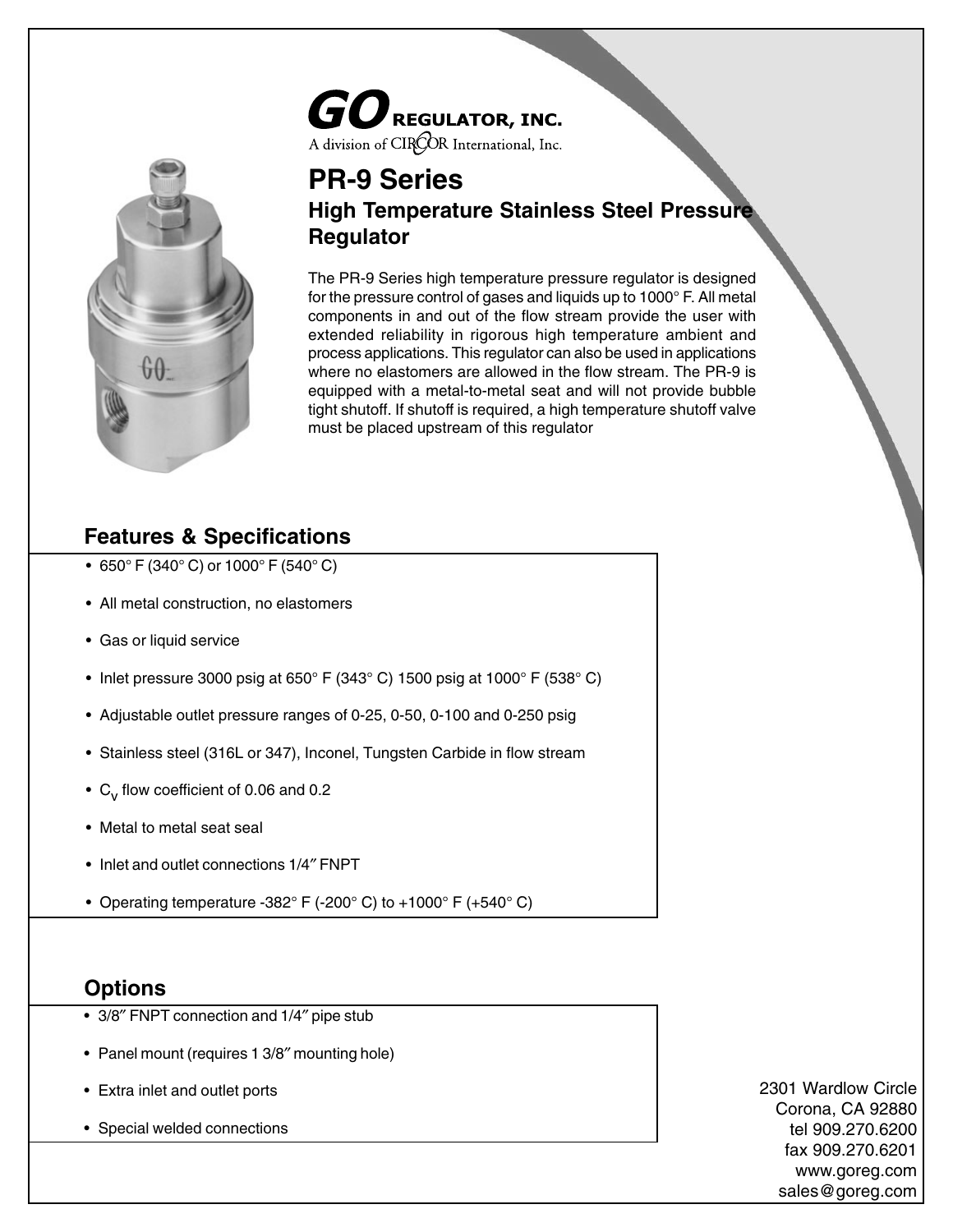## **PR-9 Series High Temperature Stainless Steel Pressure Regulator**

#### **How to Order**

See page 3 for standard configurations. For additional configurations, consult the factory. See page 4 for port locations.

#### **Maximum Temperature & Operating Inlet Pressures**

|                      | <b>Maximum</b>                     |   | <b>Maximum Operating</b>        |
|----------------------|------------------------------------|---|---------------------------------|
| <b>Seat Material</b> | <b>Temperature</b>                 | @ | <b>Inlet Pressure</b>           |
| 316 SS               | 650 $\degree$ F (343 $\degree$ C)  | @ | 3000 psig(20.68 MPa)            |
| 347 SS               | 1000 $\degree$ F (538 $\degree$ C) | @ | 1500 psig $(10.34 \text{ MPa})$ |

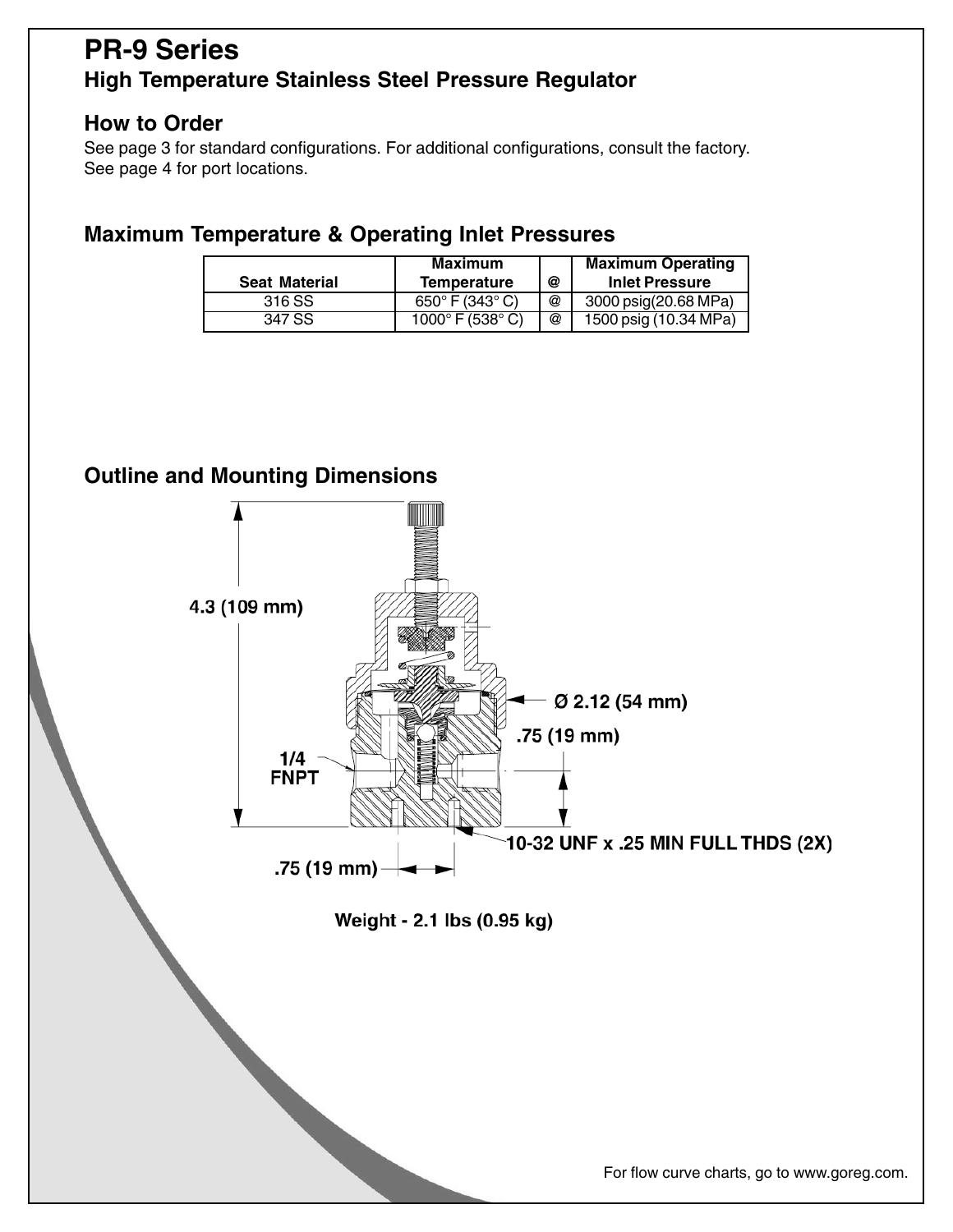